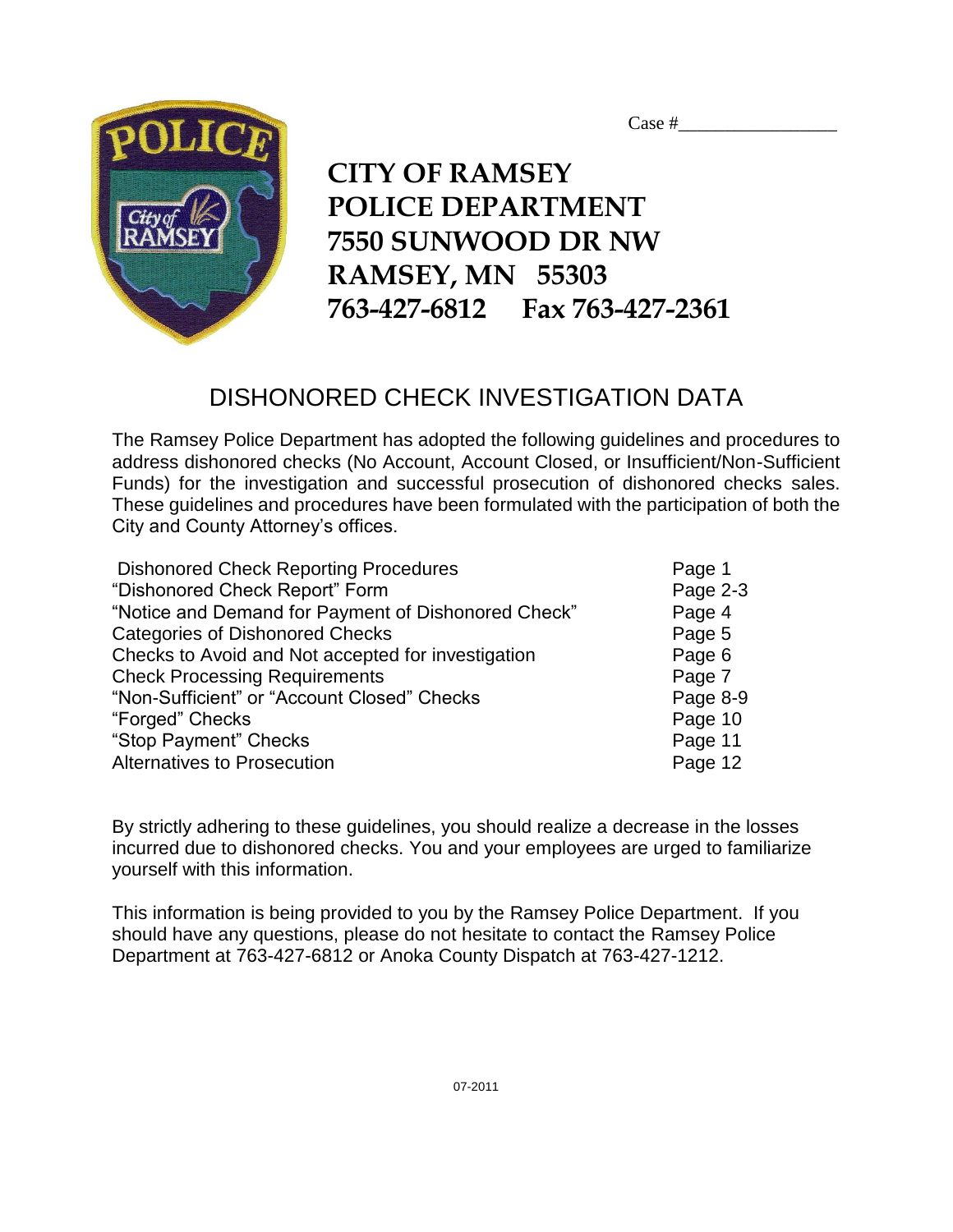### RAMSEY POLICE DEPARTMENT

### DISHONORED CHECK REPORTING PROCEDURES

- Call the Ramsey Police Department dispatch (763) 427-1212 to make a police report. You can request a Dishonored Check Report directly from the officer or you can obtain it from City of Ramsey (Police) web site. If you are a victim and the suspect is in your business please call 911 or (763) 427-1212 to have a police officer dispatched to the scene.
- Complete the enclosed Ramsey Police Department "Dishonored Check Report" form.
- Complete the top portion of the "Notice and Demand for Payment of Dishonored Check" then make a copy of the document. Mail the original document to the account holder at the address listed on the check. The copy will be used as an affidavit of service by mail by completing the bottom portion and signing it before a notary public. If an additional address is known, send a second Notice and Demand for Payment of Dishonored Check to that address. Note that a notice must be sent to the address listed on the check whether the account holder still resides there or not. A sample "Notice and Demand for Payment" form has been attached to the end of this packet. (see page 4)
- The "Notice and Demand for Payment of Dishonored Check" must, by law, be sent by **certified mail, return receipt requested.** Either the "domestic return receipt" (green card) will be returned to the sender by the post office with the signature of the person receiving the certified mail **or** if the certified mail is non-deliverable, the entire envelope will be returned to sender.
- Once the sender is in receipt of the return receipt (green card) or after the undelivered notice is returned to sender, the matter may be presented for prosecution by following the instructions contained in the Ramsey Police Department "Dishonored Check Report" form.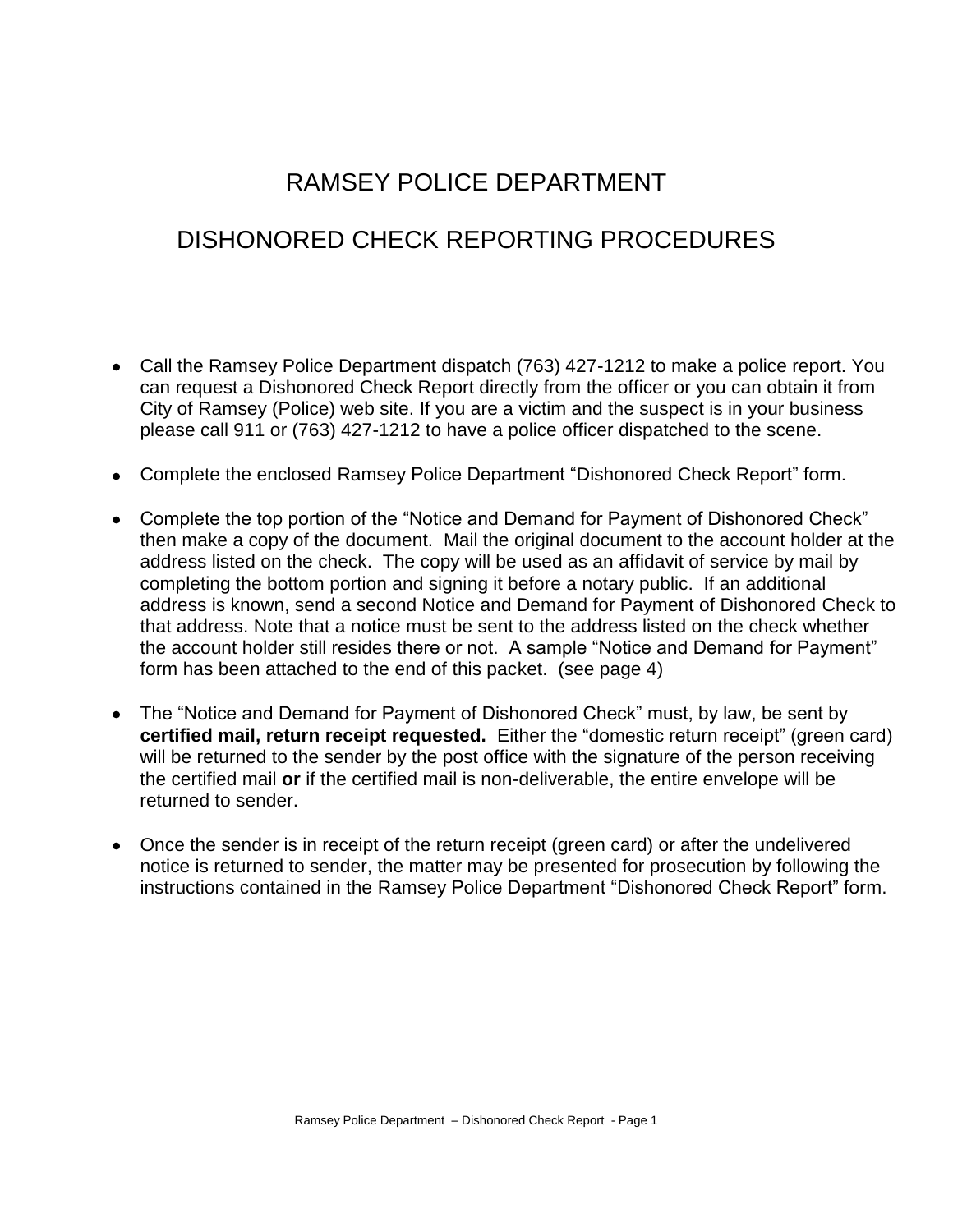### RAMSEY POLICE DEPARTMENT DISHONORED CHECK REPORT

Please print all information in INK!

| $\Box$<br><b>FORGED</b><br>$\Box$<br><b>ACCOUNT CLOSED</b><br>□<br>NON-SUFFICIENT FUNDS | $\Box$<br>NO ACCOUNT<br>$\Box$ STOP PAYMENT | DATE REPORTED:  |  | <b>CASE FILE #</b>         |
|-----------------------------------------------------------------------------------------|---------------------------------------------|-----------------|--|----------------------------|
| <b>CHECK PAYABLE TO:</b>                                                                |                                             |                 |  | <b>WORK PHONE:</b>         |
| <b>ADDRESS:</b>                                                                         |                                             | CITY/STATE/ZIP: |  |                            |
| PERSON MAKING REPORT:                                                                   |                                             | TITLE:          |  |                            |
| PERSON WHOM ACCEPTED CHECK (FULL NAME):                                                 |                                             |                 |  | DATE OF BIRTH:             |
| <b>HOME ADDRESS:</b>                                                                    |                                             | CITY/STATE/ZIP: |  |                            |
| HOME PHONE:                                                                             | <b>WORK PHONE:</b>                          |                 |  | CELL/PAGER PHONE: (CIRCLE) |
|                                                                                         |                                             |                 |  |                            |
|                                                                                         |                                             |                 |  |                            |
|                                                                                         |                                             |                 |  |                            |

Ramsey Police Department – Dishonored Check Report - Page 2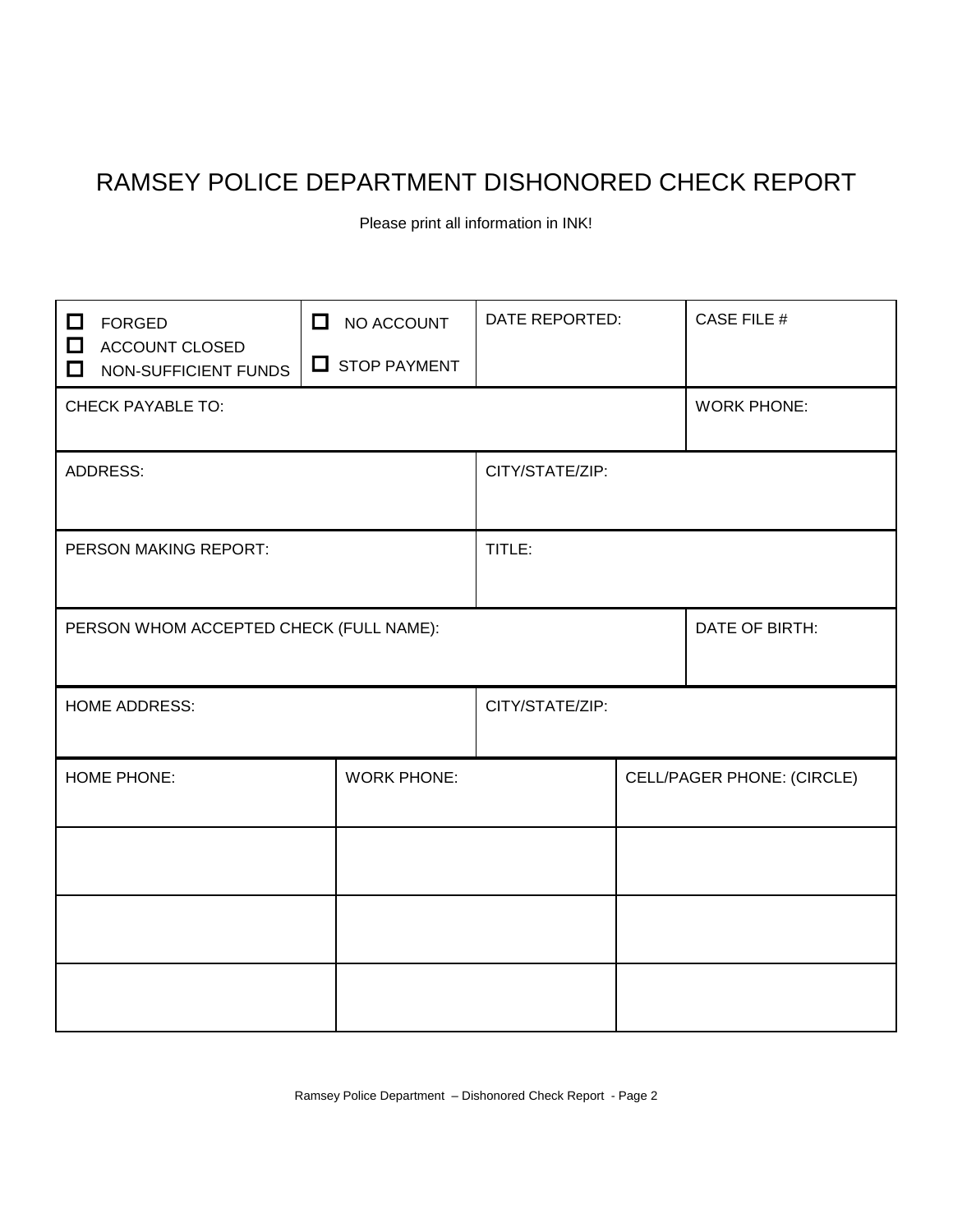| SURVEILLANCE VIDEO: VES<br>$\Box$ NO                                                                                                                                                                                                                                                                                                         |                                                |                  |                             |  |
|----------------------------------------------------------------------------------------------------------------------------------------------------------------------------------------------------------------------------------------------------------------------------------------------------------------------------------------------|------------------------------------------------|------------------|-----------------------------|--|
| CHECK PASSER (FULL NAME)                                                                                                                                                                                                                                                                                                                     |                                                |                  | DATE OF BIRTH:              |  |
| ADDRESS OF ACCOUNT HOLDER:                                                                                                                                                                                                                                                                                                                   |                                                | CITY/STATE/ZIP:  |                             |  |
| MINNESOTA DL# OR ID#:                                                                                                                                                                                                                                                                                                                        |                                                | PHONE#:          |                             |  |
| BANK CHECK DRAWN ON: (ADDRESS, PHONE#)                                                                                                                                                                                                                                                                                                       |                                                | ACCOUNT#:        |                             |  |
| DATE OF CHECK:                                                                                                                                                                                                                                                                                                                               | CHECK#:                                        | AMOUNT OF CHECK: | <b>BANK SERVICE CHARGE:</b> |  |
| ANY ADDITIONAL INFORMATION OR UNUSUAL CIRCUMSTANCES THAT WOULD AID IN RECALLING THE INCIDENT, INCLUDING THE<br>MERCHANDISE AND/OR SERVICES OBTAINED. ANY VEHICLES THE PASSER MAY HAVE USED (LICENSE NUMBER), ETC.<br>ATTACH COPY OF CASH REGISTER RECEIPT.                                                                                   |                                                |                  |                             |  |
| INCLUDE THE FOLLOWING WITH THIS FORM WHEN REPORTING:<br>NOTICE AND DEMAND OF PAYMENT, OR COPY IF NOT RETURNED.<br>CERTIFIED MAIL RECEIPT, OR RECEIPT ATTACHED TO CERTIFIED LETTER IF RETURNED.<br>ANY BANK CORRESPONDENCE.<br>ORIGINAL CHECK, OR LEGIBLE BANK COPY OF BOTH THE FRONT AND BACK OF CHECK.<br>SURVEILLANCE VIDEO (IF AVAILABLE) |                                                |                  |                             |  |
|                                                                                                                                                                                                                                                                                                                                              | WHEN ALL ABOVE IS COMPLETED, SEND DIRECTLY TO: |                  |                             |  |
| RAMSEY POLICE DEPARTMENT<br>ATTN: INNESTICATIONS                                                                                                                                                                                                                                                                                             |                                                |                  |                             |  |

ATTN: INVESTIGATIONS 7550 SUNWOOD DR NW RAMSEY, MN 55303 PHONE: 763-427-6812

| SIGNATURE OF REPORTING PERSON: | DATE: |
|--------------------------------|-------|
|                                |       |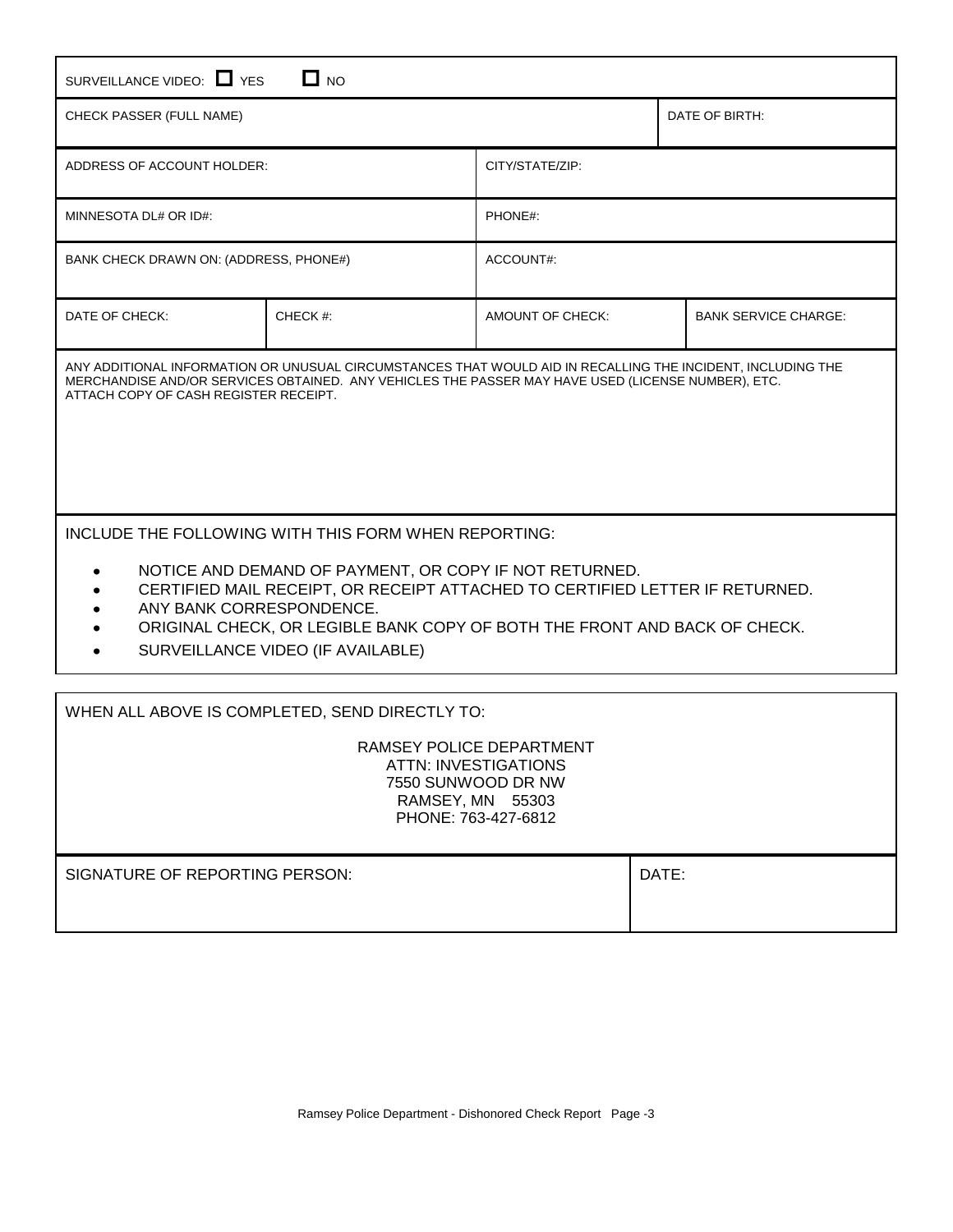#### **NOTICE AND DEMAND FOR PAYMENT OF DISHONORED CHECK**

| TO:                  | DATE: |
|----------------------|-------|
|                      |       |
|                      |       |
| ____________________ |       |

A CHECK DATED \_\_\_\_\_\_\_\_\_\_\_\_\_\_\_\_\_\_ AND BEARING YOUR NAME AS THE ISSUER THEREOF, IS PRESENTLY BEING HELD BY ME, AFTER HAVING BEEN DISHONORED AND RETURNED BY THE BANK UPON WHICH IS WAS DRAWN.

THIS CHECK WAS ISSUED TO \_\_\_\_\_\_\_\_\_\_\_\_\_\_\_\_\_\_\_\_\_\_\_\_\_\_\_\_\_\_\_\_\_\_\_\_\_\_\_\_\_\_\_\_\_\_\_\_\_\_\_\_\_\_\_\_\_\_\_\_\_\_\_\_\_\_\_\_\_\_\_\_

IN THE SUM OF  $\Box$  DOLLARS, (  $\Diamond$ 

 YOU ARE HEARBY NOTIFIED THAT PURSUANT TO **STATE LAW, SECTION 609. 535 subd. 3,** ANY PERSON WHO ISSUED A CHECK, WITHOUT HAVING SUFFICIENT FUNDS IN, OR CREDIT IN, SUCH BANK OR OTHER DEPOSITORY FOR THE PAYMENT OF SUCH CHECK, DRAFT OR ORDER IN FULL UPON ITS PRESENTATION SHALL BE GUILTY OF A MISDEMEANOR AND MAY BE SENTENCED TO NOT MORE THAN 90 DAYS OR TO A PAYMENT OF NOT MORE THAN \$700.00, OR BOTH, IF THE VALUE OF THE DISHONORED CHECK IS NOT MORE THAN \$250.00.

 IF THE VALUE OF THE DISHONORED CHECK IS MORE THAN \$250.00, A PERSON MAY BE SENTENCED TO IMPRISONMENT FOR NOT MORE THAN ONE YEAR OR TO A PAYMENT OF A FINE NOT MORE THAN \$3000.00, OR BOTH.

 THESE SUBDIVISIONS SHALL NOT APPLY HOWEVER IF, WITHIN FIVE (5) BUSINESS DAYS AFTER THE MAILING OF THE **NOTICE OF DISHONORED CHECK,** HE SHALL DEPOSIT WITH THE BANK OR OTHER DEPOSITORY, OR PAY, TENDER TO THE PARTY IN POSSESSION OF SUCH CHECK, DRAFT, OR ORDER, SUFFICIENT MONEY TO CONSTITUTE PAYMENT IN FULL.

 IF SUCH CHECK, DRAFT OR ORDER IS NOT PAID IN FULL WITHIN THE FIVE (5) BUSINESS DAYS AFTER THE MAILING OF THIS NOTICE, THE BANK UPON WHICH SAID CHECK, DRAFT OR ORDER IS MADE, WILL BE AUTHORIZED TO RELEASE INFORMATION RELATING TO THE ACCOUNT, TO THE PAYEE OR HOLDER OF THE CHECK AND MAY RELEASE THIS INFORMATION TO LAW ENFORCEMENT OR PROSECUTING AUTHORITIES.

 YOU ARE FURTHER NOTIFIED THAT PURSUANT TO **STATE LAW SECTION 332.50 subd. 3** YOU ARE LIABLE TO THE HOLDER FOR THE AMOUNT OF THE CHECK, PLUS A CIVIL PENALTY OF UP TO \$1000.00, INTEREST AT THE RATE PAYABLE IN JUDGEMENTS, PURSUANT TO SECTION **549.09** ON THE FACE AMOUNT OF THE CHECK FROM THE DATE OF DISHONOR, AND REASONABLE ATTORNEY FEES IF THE AMOUNT OF THE CHECK IS OVER \$1,250.OO.

THIS MATTER WILL BE TAKEN UP WITH THE PROPER AUTHORITIES ON THE \_\_\_\_\_\_\_ DAY OF \_\_\_\_\_\_\_\_\_\_\_, IF PAYMENT IS NOT RECEIVED BY ME ON OR PRIOR TO THE ABOVE DATE.

SINCERELY,

 $NAME$ 

\_\_\_\_\_\_\_\_\_\_\_\_\_\_\_\_\_\_\_\_\_\_\_\_\_\_\_\_\_\_\_\_\_\_\_\_\_\_\_\_\_ADDRESS

\_\_\_\_\_\_\_\_\_\_\_\_\_\_\_\_\_\_\_\_\_\_\_\_\_\_\_\_\_\_\_\_\_\_\_\_\_\_\_\_\_CITY, STATE, ZIP CODE

Ramsey Police Department - Dishonored Check Report Page - 4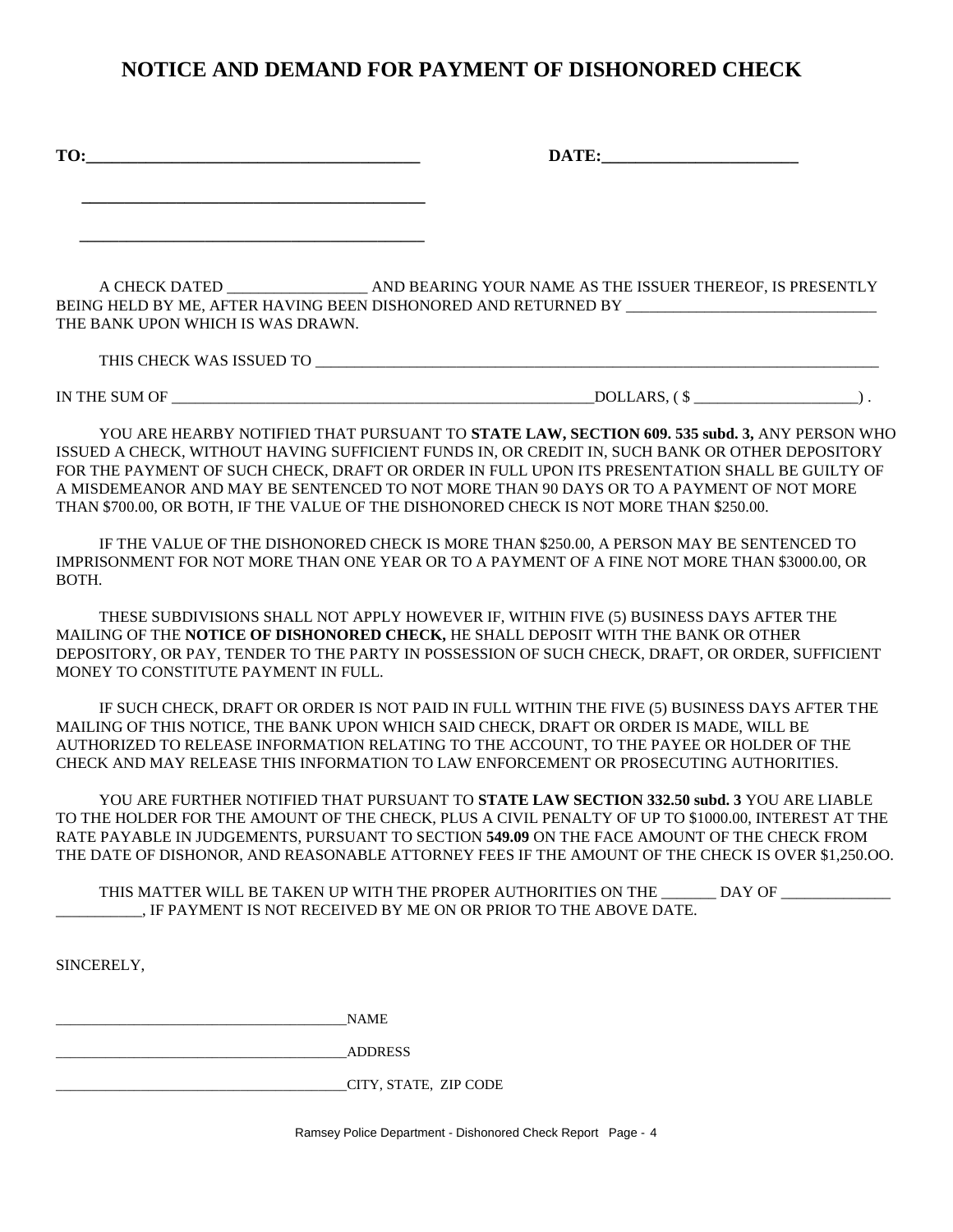# **CATEGORIES OF DISHONORED CHECKS**

If a check is bad, it will be returned (dishonored) by the bank with a specific category or classification stamped on it.

The common categories are as follows:

- *Account Closed or Closing:* Closed by the bank or by the person named on the check.
- *No Account:* Account either never existed or has been closed for a long period of time.
- *Insufficient or Non-Sufficient Funds:* The account does not have enough money in it to cover the check.
- *Forgery or Unauthorized Signature:* Signature on file does not agree with that on the check, or the account holder has claimed they did not write the check.
- *Stop Payment:* The account holder has requested the bank not to pay this check for some reason.

A dishonored check can be the basis of a criminal prosecution only if the particular facts constitute a violation of criminal law and if the prosecutor is able to prove all the elements of the offense. It is the position of the Ramsey Police Department to accept checks only for the purpose of prosecution. Prosecution *does not guarantee* restitution, although restitution is ordered by the courts in many cases. By making a report with the Ramsey Police Department you are agreeing to aid in prosecution and any agreements/partial payments made with the suspect after an investigation has commenced will be considered a civil agreement/line of credit, and therefore, will stop any criminal investigation or prosecution.

Not every dishonored check can be prosecuted. You may have to pursue action through the civil courts. The police do not have the authority to pursue civil matters, these you will have to handle yourself.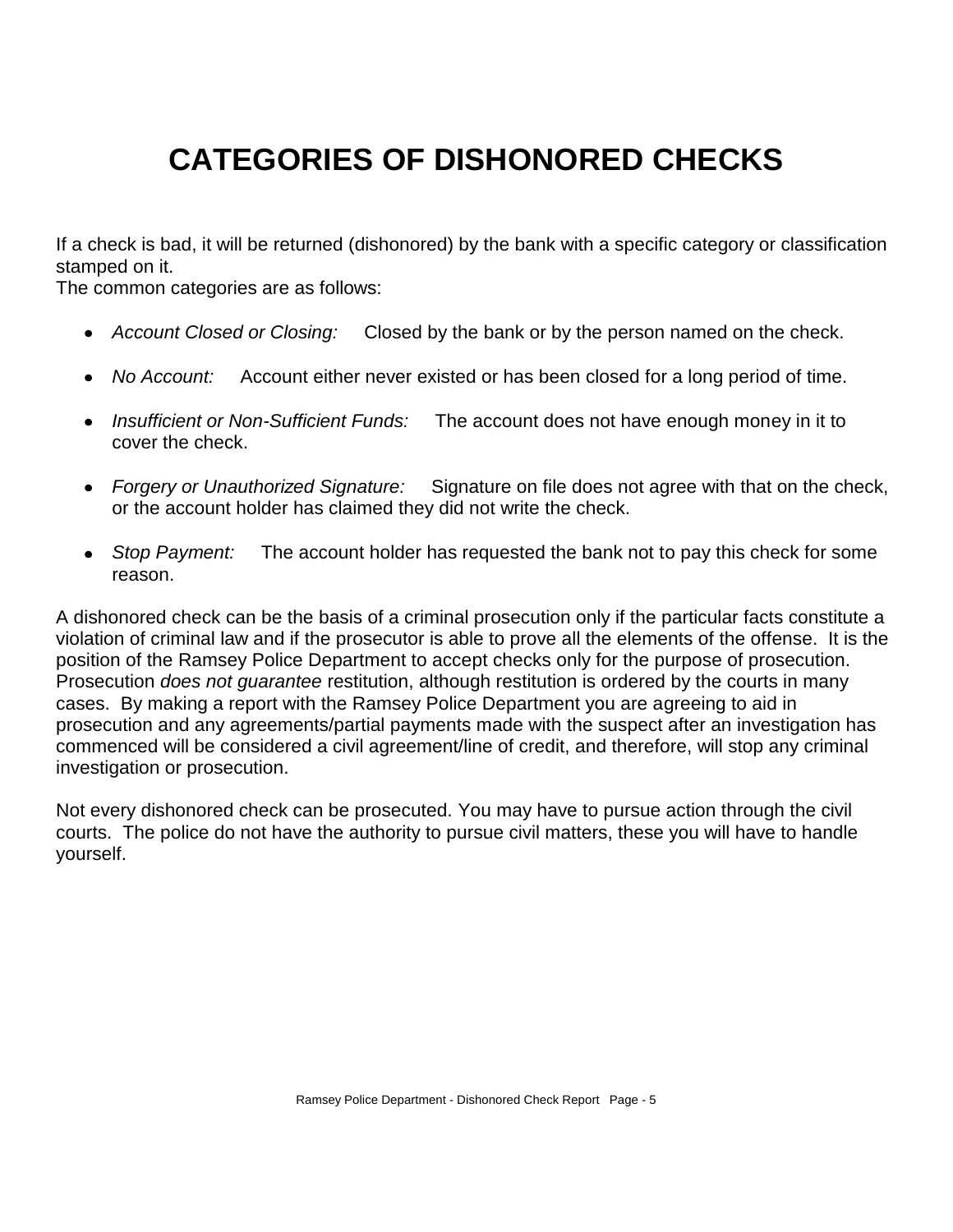# **CHECKS TO AVOID**

The following are checks we **recommend you not accept.**

- *Out-of-state checks.* These are checks where either the passer or the bank is out of state. We are unable to obtain the information needed to prosecute.
- *Post-dated checks.* These are checks dated for a date usually for some time in the future, other than the date on which the party received the merchandise/service.
- *Checks which are illegible or appeared to be altered.* This includes account holder information, date,  $\bullet$ amount, etc.
- *Checks on which an agreement was made to hold* for any period of time before presenting to the bank institution.
- *Checks not completed in your presence* and/or not signed by a designated account holder.
- *Counter or starter checks.* These are checks on which there is not check number and/or account holder information.
- *Checks which are partial payment.* This establishes credit, which is a civil matter.
- *Checks taken for previously returned checks*. Never accept a check as payment for a check that has been returned by the bank; we recommend cash or money orders. If the second check is also dishonored, neither check can be prosecuted as you have established credit, which is a civil matter.

*If in doubt, do not accept the check.* A check is merely a piece of paper. It is not the same *as cash. If you would not extend the person credit, do not accept the check.*

In addition, the following checks **will not be accepted for investigation:**

- "Stop Payment" checks, Out of State checks, bank counter checks, checks 6 months or older.  $\bullet$
- Checks issued for "past consideration", (a debt or merchandise/services previously received).
- Checks for which the "Notice and Demand for Payment of Dishonored Check" have not been sent to the maker.
- Checks for which a State of Minnesota photo driver's license/identification card was not used as means of identification.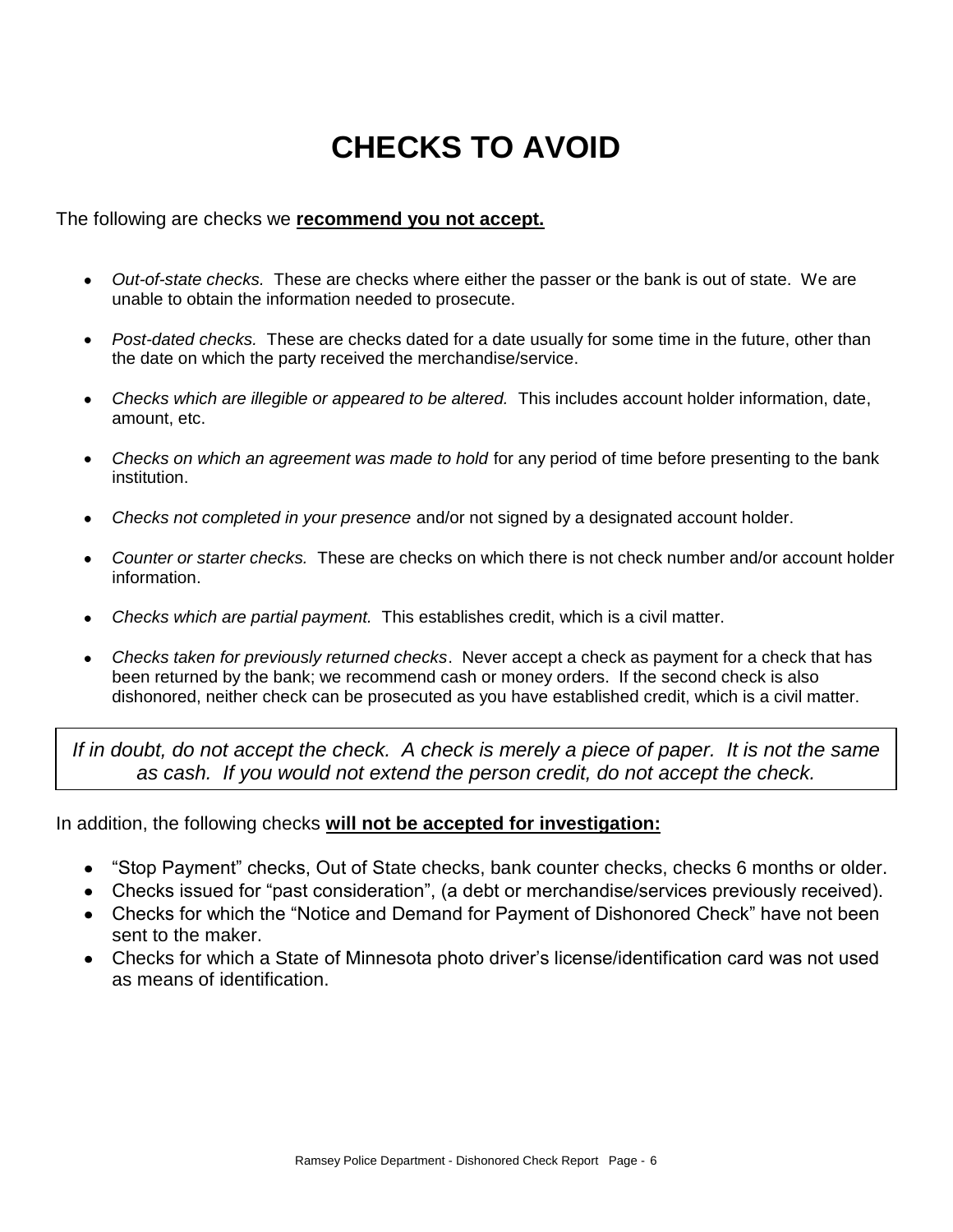### CHECK PROCESSING REQUIREMENTS

The following procedure is suggested by the Ramsey Police Department to be used, in the order given, when accepting payment by check:

- After receiving the check, ask the customer for a photo Minnesota Drivers' License or Identification Card. Remember, these are the only acceptable means of identification without which there may be no prosecution if the check is later determined to be "dishonored".
- Compare the account holder information (DL# or ID#, address, and signature) on the check with the corresponding DL or ID Card. If any one of the above does not correspond, *do not accept the check.*
- Compare the photo and physical description on the DL or ID Card with the check writer. If the above does not match, *do not accept the check.* If the DL or ID Card appears to have been altered or tampered with, *do not accept the check.*

For successful prosecution, the person accepting the check must be able to appear in court, if required; and, under oath, personally identify the person who signed the check.

The Ramsey Police Department suggests you create a printed, step-by-step policy/procedure (complying with the above). This printed procedure can be used to train employees and be displayed for all employees to view when accepting checks and, if required in court testimony, it can be shown to the court and stated it is consistently followed.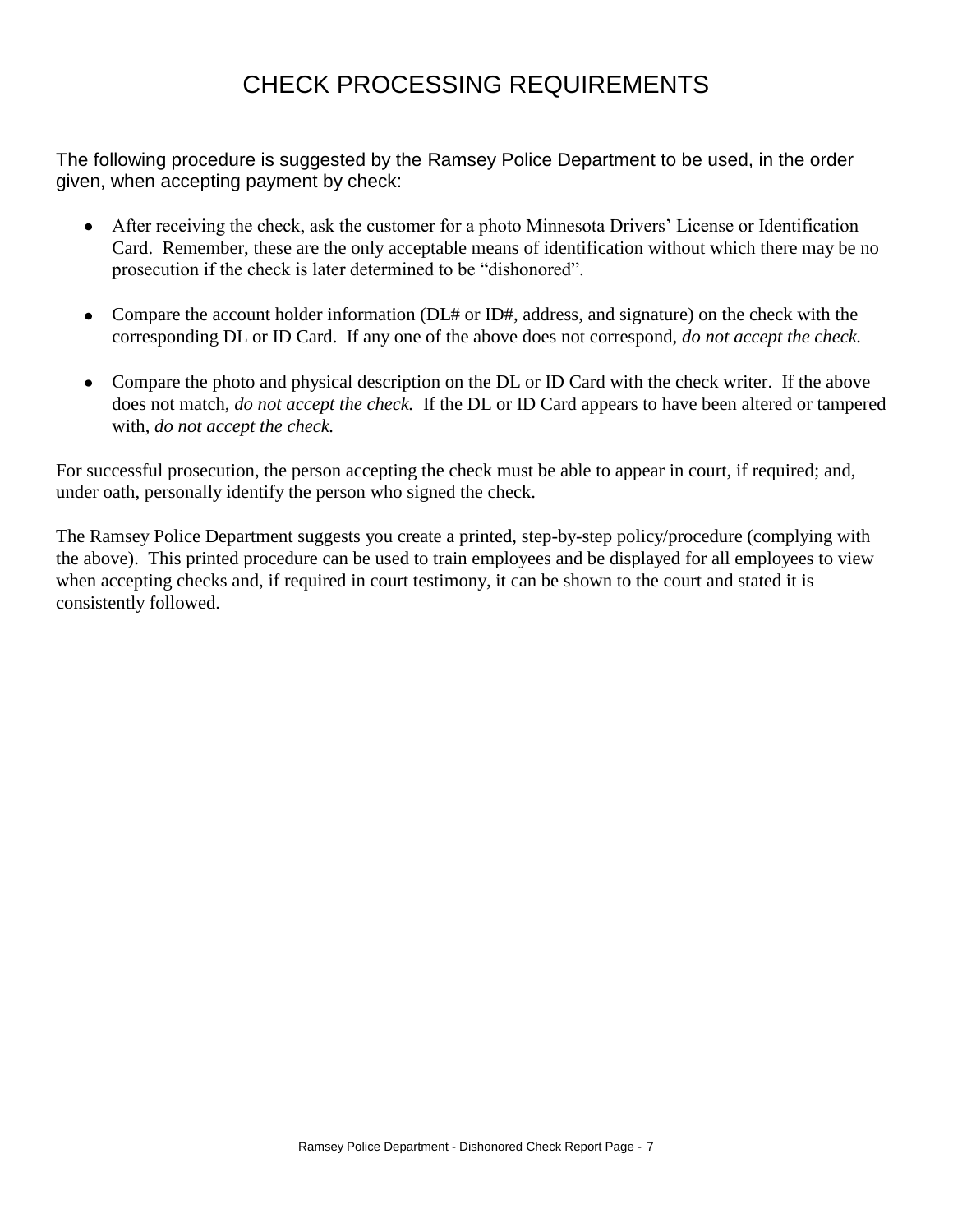### "NON-SUFFICIENT" OR "ACCOUNT CLOSED" CHECKS

In preparing a "dishonored" check for prosecution, the following items need to be completed:

- $\bullet$ You have determined the check is not included among the "Checks to Avoid". (SEE PAGE 6)
- You have determined that all "Check Processing Requirements" have been complied with. (SEE  $\bullet$ PAGE 7)
- The check has been presented to the bank for payment, even if the check is known to be without sufficient funds or account closed.
- A "Notice and Demand for Payment of Dishonored Check" has been completed, with the original  $\bullet$ sent to the account holder by certified mail, return receipt; copy retained by yourself, and has not been complied with.

*The "Notice and Demand for Payment of Dishonored Check" is a legal form, obtainable at a local office supply store or bank. A sample form is attached (page 4) to this packet. You may use this form. Complete the notice and send it via Certified Mail, return receipt requested to the account holder at the address listed on the check. If you have knowledge that the account holder has moved, send another notice to the new address. One notice must be sent to the address listed on the check.*

- A Ramsey Police Department "Dishonored Check Report" form has been filled out in its entirety.  $\bullet$ This form is available from the police department or on the police dept's web site, or you may reproduce the sample included within this informational booklet.
- When the Notice for Demand is returned by the US Post Office (certified mail receipt), the matter may be presented for prosecution.

For "Non-Sufficient Fund" checks, and "No/or Account Closed" checks, complete the following procedures.

- A copy of the "Notice and Demand for Payment of Dishonored Check".
- The signed Certified Mail Receipt returned to you, or the green receipt card attached to the "Notice and Demand for Payment of Dishonored Check" letter if the letter was not claimed.
- The original or bank copy of the check.
- The completed Ramsey Police Department "Dishonored Check Report" form.
- The name of the person and title (manager, credit manager, etc.) who will be the "complainant". (the  $\bullet$ person to sign the formal complaint and testify in court if necessary).
- Please designate someone from your business. Be sure to print or type all the information as this name will be incorporated into the Formal Complaint.

Once completed, send all materials by mail to:

**Ramsey Police Department Attn - Investigations 7550 SUNWOOD DR NW Ramsey, MN 55303**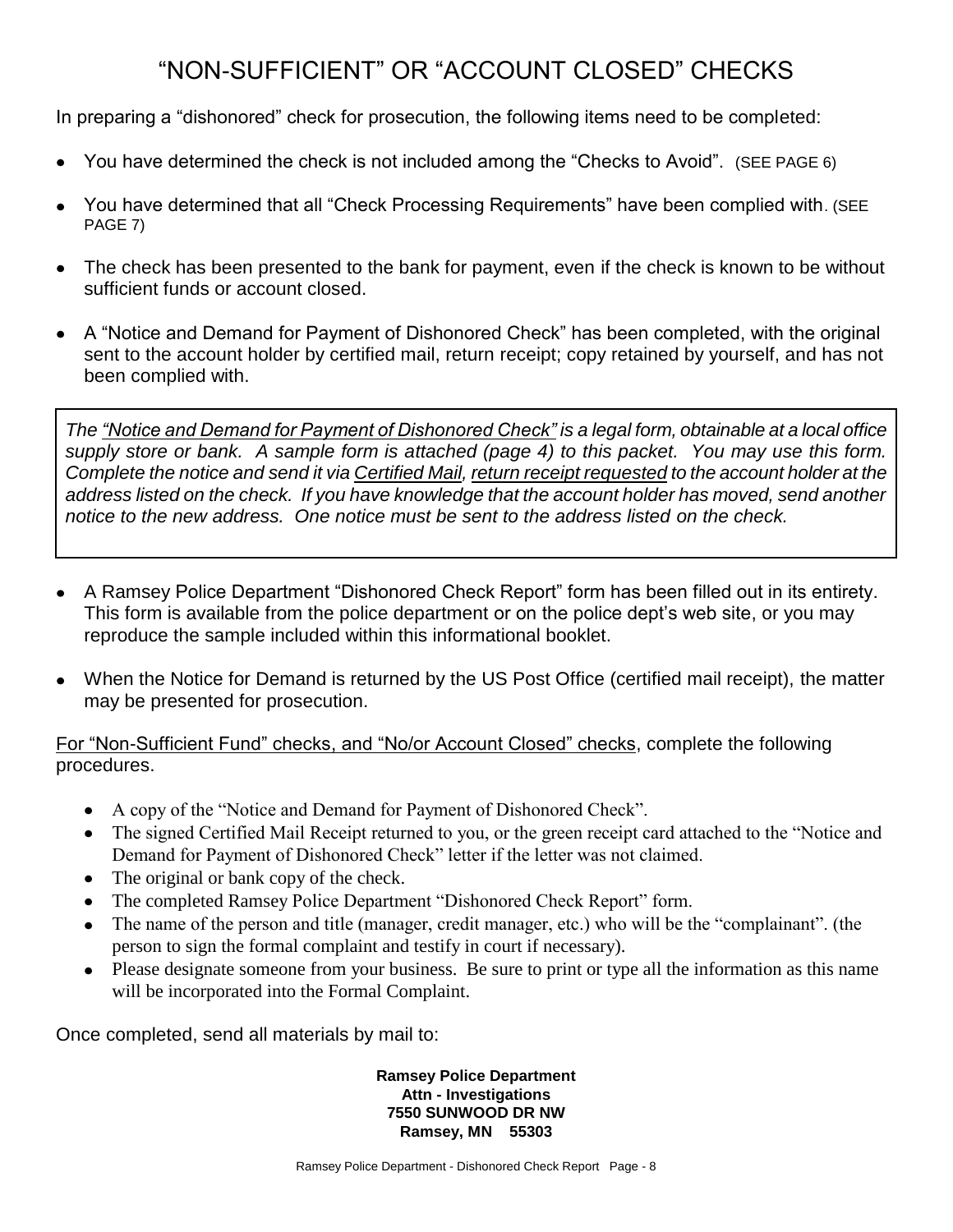After receipt of the above materials, a Formal Complaint will be prepared for signature. At the time the complaint is drafted and signed, the account holder becomes the defendant in a criminal proceeding. The Court procedure following presentation of a Formal Complaint is as follows:

Once the complaint has been received by the Court, the Court will issue a court date on the back of the complaint and send it to the defendant at his/her last known address. If the defendant fails to appear, the Court will issue a warrant for the defendant's arrest.

Your responsibility has been completed at the time a complaint has been signed at the Attorney's office - unless the defendant should enter a "not guilty" plea to the charge. The defendant could then request a Court or Jury Trial. If this should happen, you and the person who accepted the check will be notified to testify in Court as to your knowledge of the matter. The Court usually orders restitution for the dishonored check as part of the defendant's sentence. Upon receipt of the court ordered restitution the court then submits the money to the merchant. The City or County Attorney's Office and the Police Department do not get involved in the collection process.

In the event that the defendant attempts to pay you before going to court, it is important to know that the defendant still must appear in Court. No acceptance of cash can be made once the materials for a dishonored check have been accepted by the City or County Attorneys Office.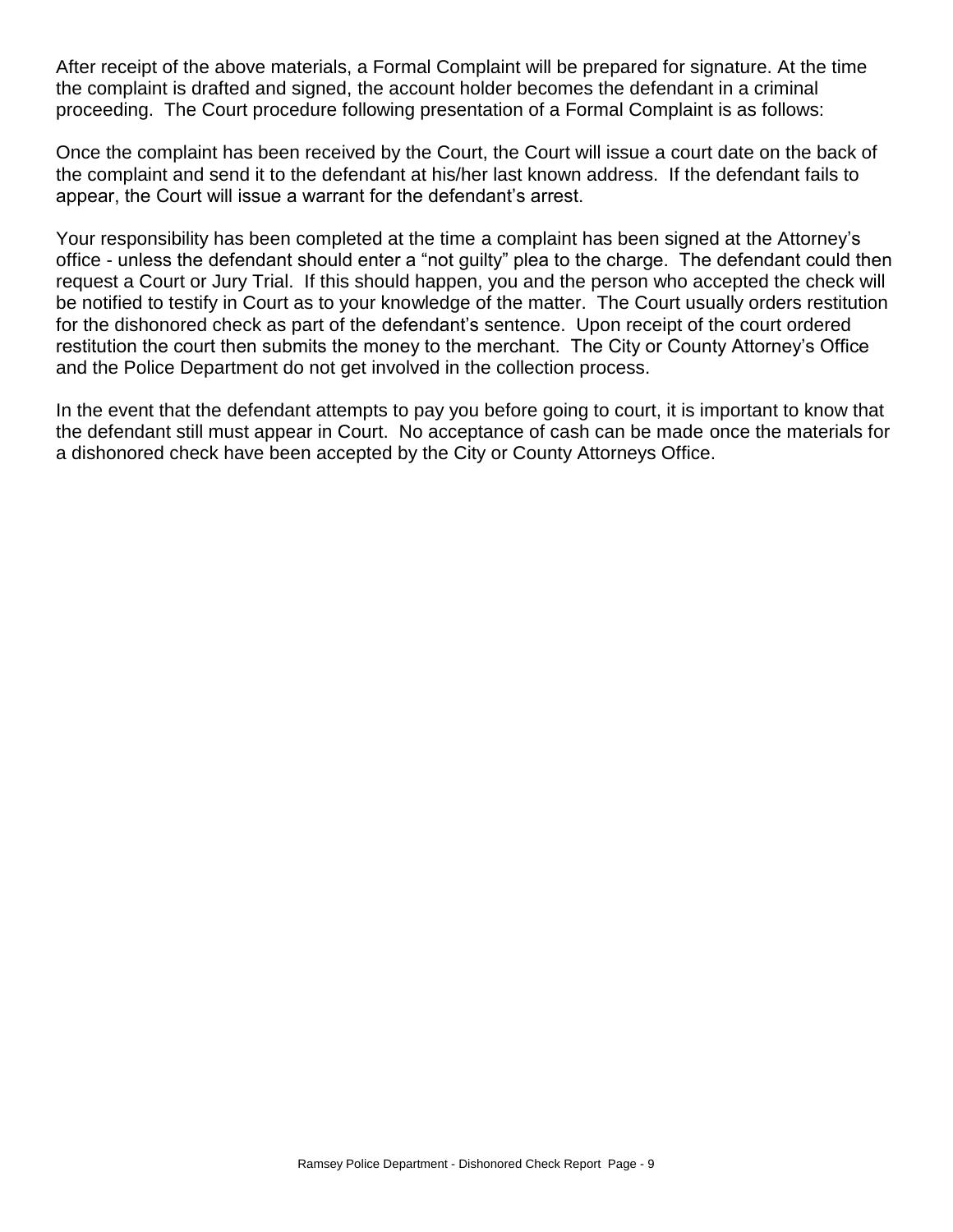### "FORGED" CHECKS

By following the previously listed procedures in accepting checks, you should have a minimum for forged checks. If you should receive a forged check, the following items need to be completed.

- You have determined the check is not included among the applicable "Checks to Avoid", as previously described.
- You have determined that all "Check Processing Requirements" have been complied with.  $\bullet$
- You have obtained from the account holder the name of the police department and police case file number, reporting where the check(s) were lost or stolen from.
- You have obtained from the account holder an "Affidavit of Forgery".
- You have learned the true identity of the check passer. It is suggested you periodically contact the bank and/or account holder to determine if they have been notified of prosecution in another jurisdiction, thus possibly leading to identification. In addition, it is required that the person accepting the check must be able to, under oath, personally identify the person who signed the check.

If you can comply with all of the above, call the Ramsey Police Department, through dispatch at 763- 427-1212, so a report can be taken, the investigation continued, if applicable, and prosecution pursued.

*If you know the check is forged and is in-progress with suspect on site, immediately call the Ramsey Police Department by dialing 911.*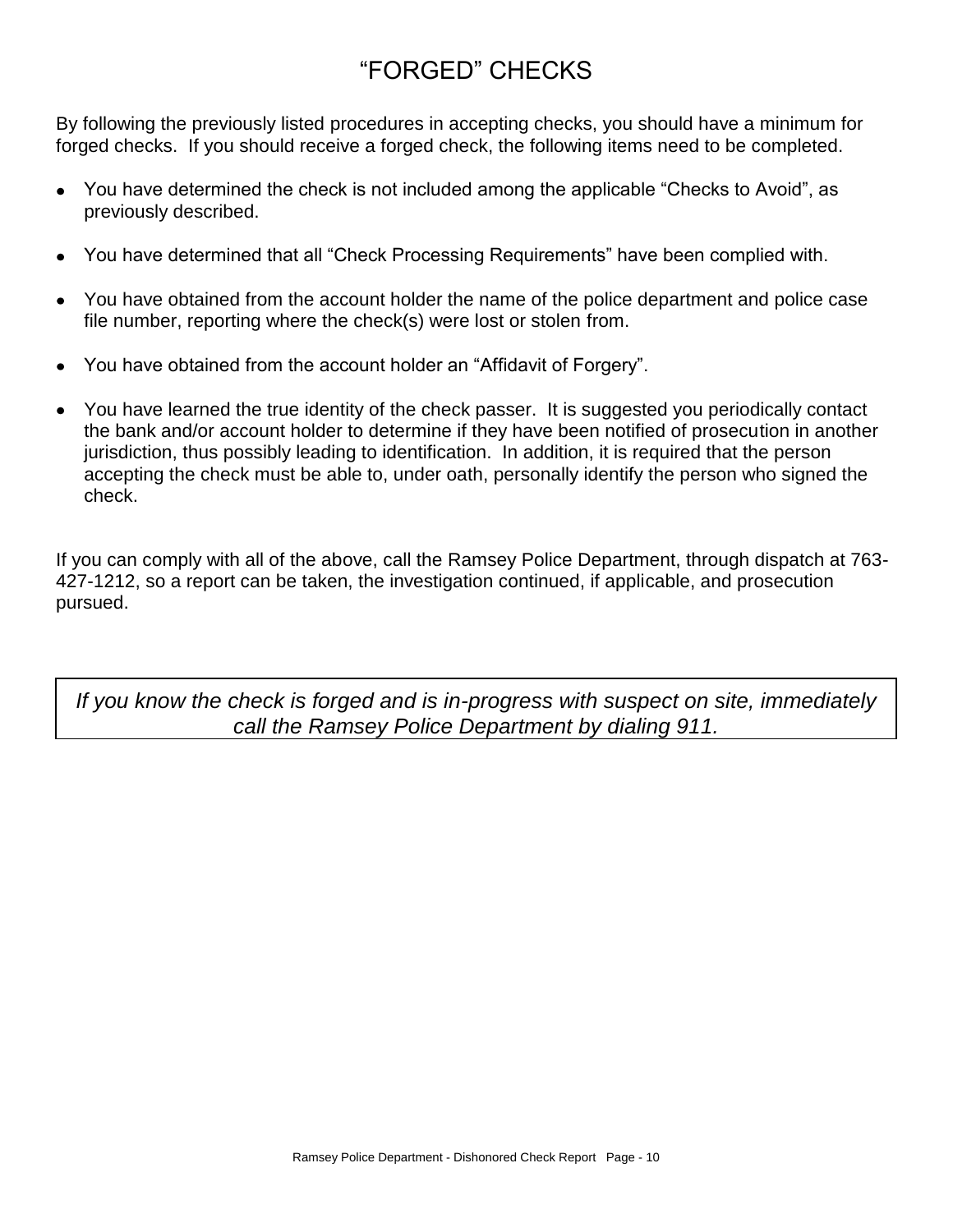### "STOP PAYMENT" CHECK

A "Stop Payment" check is **not** a criminal matter. There is an assumed customer dissatisfaction with the purchased product or service, which is a civil matter. However, if it can be established that the check writer intended to defraud, such action may be criminal.

To help establish that intent, the Ramsey Police Department suggests you send a letter via Certified Mail to the customer/account holder containing the following:

- Acknowledgment of receipt of the "Stop Payment" check on received date.  $\bullet$
- Statement identifying the product or service received.  $\bullet$
- Courteous inquiry as to why the dissatisfaction.
- Offer of remedy to exchange or return for full refund.  $\bullet$
- Request a written reply within 15 business days of receipt of the letter.  $\bullet$
- Statement that failure to reply will necessitate your reporting a theft matter to the Police Department.

Upon completing the above, the matter may be submitted for prosecution consideration following the procedure as outlined in submitting "No/or Account Closed" checks.